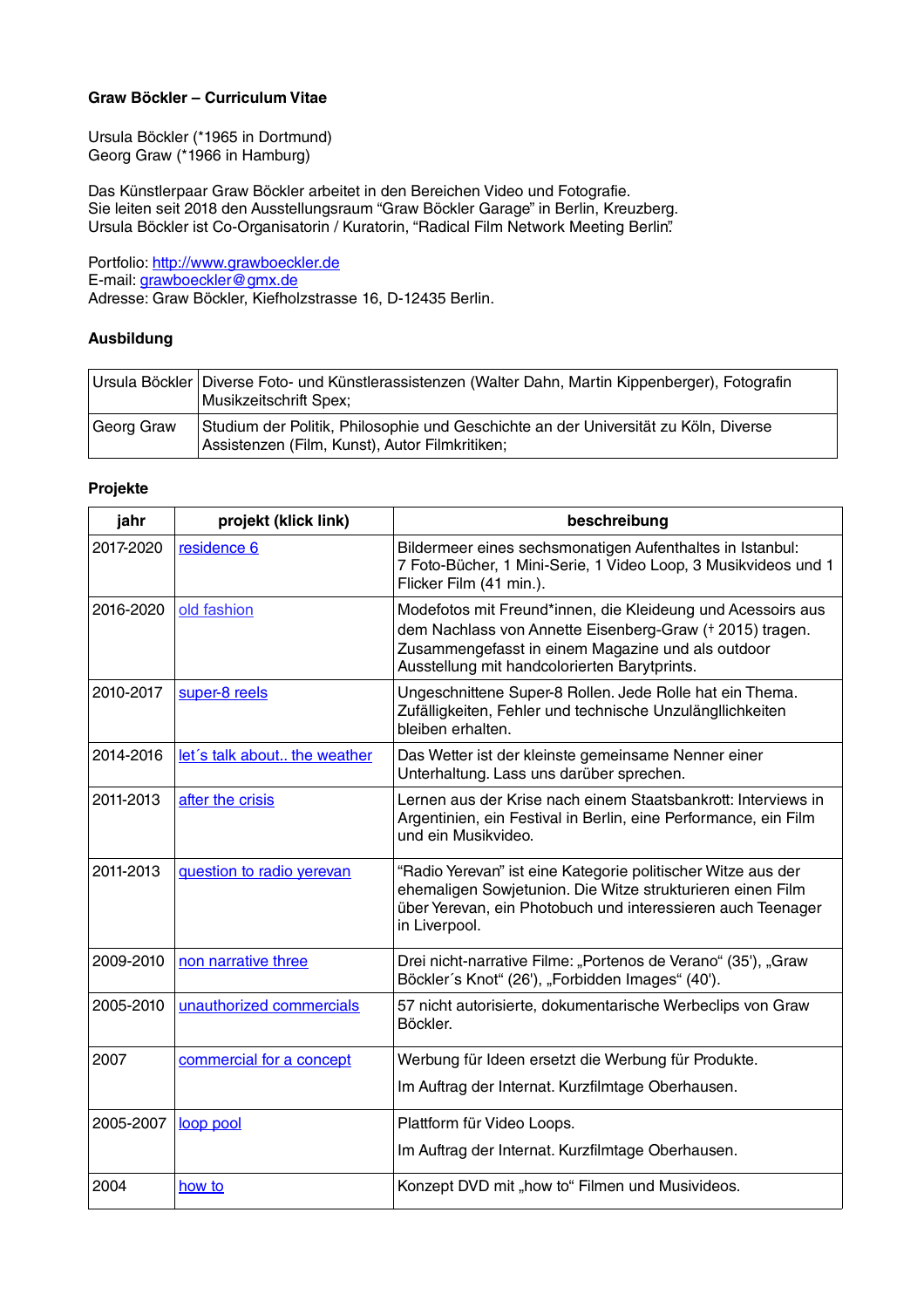# **Ausstellungen & Screenings (Auswahl)**

| 2022 | "Residence 6", Einzelausstellung, West Germany, Berlin                                                                                                                                                        |
|------|---------------------------------------------------------------------------------------------------------------------------------------------------------------------------------------------------------------|
| 2021 | AKA Camp, Borken                                                                                                                                                                                              |
| 2020 | "No dandy, no fun", Gruppenausstellung Kunsthalle Bern.*<br>"Old Fashion", Alter Luisenstädtischer Friedhof, Berlin.                                                                                          |
| 2019 | Papiripar, Hamburg Westwerk<br>Brazil, NextEx, St. Gallen                                                                                                                                                     |
| 2018 | As Fotografias da "MAGICAL MISERY TOUR" com Martin Kippenberger, Galeria Quadrado Azul,<br>Lisbon.*<br>"good bye music video", AD.DAR Comumunity Center, Istanbul                                             |
| 2017 | Aufbruch, 39Null, Museion Bozen<br>As Fotografias da "MMT" com Martin Kippenberger, Solo Shows, Sao Paulo.*<br>"240 Minuten!", presentation at CineSesc, Sao Paulo.**                                         |
| 2016 | Die Fotos der "Magical Misery Tour" mit Martin Kippenberger, Bureau Mueller, Berlin.*<br>"The Great Puddle" video installation, Berlin CTM Berghain                                                           |
| 2015 | "Let's talk about the Weather", CTM, Novosibirsk<br>"Graw Böckler", Crater Invertido, Mexico DF"Boys and their Toys", Kunstraum Kreuzberg/Bethanien.                                                          |
| 2014 | "After the Crisis",Centre for Contemporary Art Ujazdowski Castle, Warsaw"Drifting", Centrum Kultury<br>AGORA, Wroclaw.                                                                                        |
| 2013 | "Urlaub an der Emscher", Emscher Kunst, Oberhausen<br>"Question to Radio Yerevan"Invaliden1, Berlin<br>"After State Bankruptcy", La Envidia, Valencia                                                         |
| 2012 | "After the Crisis" Festival, General Public, Berlin<br>"Radio Yerevan" - general public, Berlin & EKKM, Tallinn                                                                                               |
| 2011 | "De las calles de Buenos Aires" - Von den Straßen Buenos Aires, Kunstverein Wolfsburg"Second<br>Thoughts" - Casa das Artes da Fundação Bissaya Barreto, Coimbra<br>"Aldi in America"- Altes Finanzamt, Berlin |
| 2010 | "Forbidden Images", "pdf" DQE Halle, Köln                                                                                                                                                                     |
| 2009 | "Lawine" Circulo Católico, Oporto<br>"loop pool ping pong on ice", international gallery, Liverpool                                                                                                           |
| 2008 | "Graw Böckler" Galeria Appetite, Buenos Aires<br>"Unauthorized Commercials" - International Short Film Festival, Oberhausen                                                                                   |
| 2007 | "loop pool on ice" - International Short Film Festival, Oberhausen                                                                                                                                            |
| 2006 | "Selbstorganisation" with Corinna Schnitt, Jan Verbeek, plug_in, Basel<br>"Faktor 10", plan06, Köln                                                                                                           |
| 2005 | "Nothing but Something", Sejul Gallery, Seoul - South Korea<br>"loop pool" - International Short Film Festival, Oberhausen                                                                                    |
| 2004 | "Videoventura on Electronic Music", fluctuating images, Stuttgart                                                                                                                                             |
| 2003 | "un-build cities" Bonner Kunstverein                                                                                                                                                                          |
| 2001 | "Norman Foster, architecture is about people", Museum für Angewandte Kunst, Köln                                                                                                                              |
| 1999 | "Giving the Self a Home", Forum Stadtpark Graz"                                                                                                                                                               |
| 1998 | Biennale del image, Paris                                                                                                                                                                                     |
| 1997 | "Fotokisten Projekt" Bonner Kunstverein, Bonn                                                                                                                                                                 |
| 1996 | Der soziale Blick, Art Frankfurt.                                                                                                                                                                             |

# **Stipendien, Preise, Förderung**

| 2022 | Bezirksamt Friedrichshain-Kreuzberg, Projektförderung "Around The Block"        |
|------|---------------------------------------------------------------------------------|
| 2021 | Bezirksamt Friedrichshain-Kreuzberg, Projektförderung "Die Welt in einer Stadt" |
| 2019 | Bezirksamt Friedrichshain-Kreuzberg, Projektförderung "Auf Durchreise"          |
| 2017 | Berliner Senat Stipendium, Istanbul                                             |
| 2016 | Recherchestipendium des Berliner Senats*                                        |
| 2014 | Sonoscopia Residency, Porto                                                     |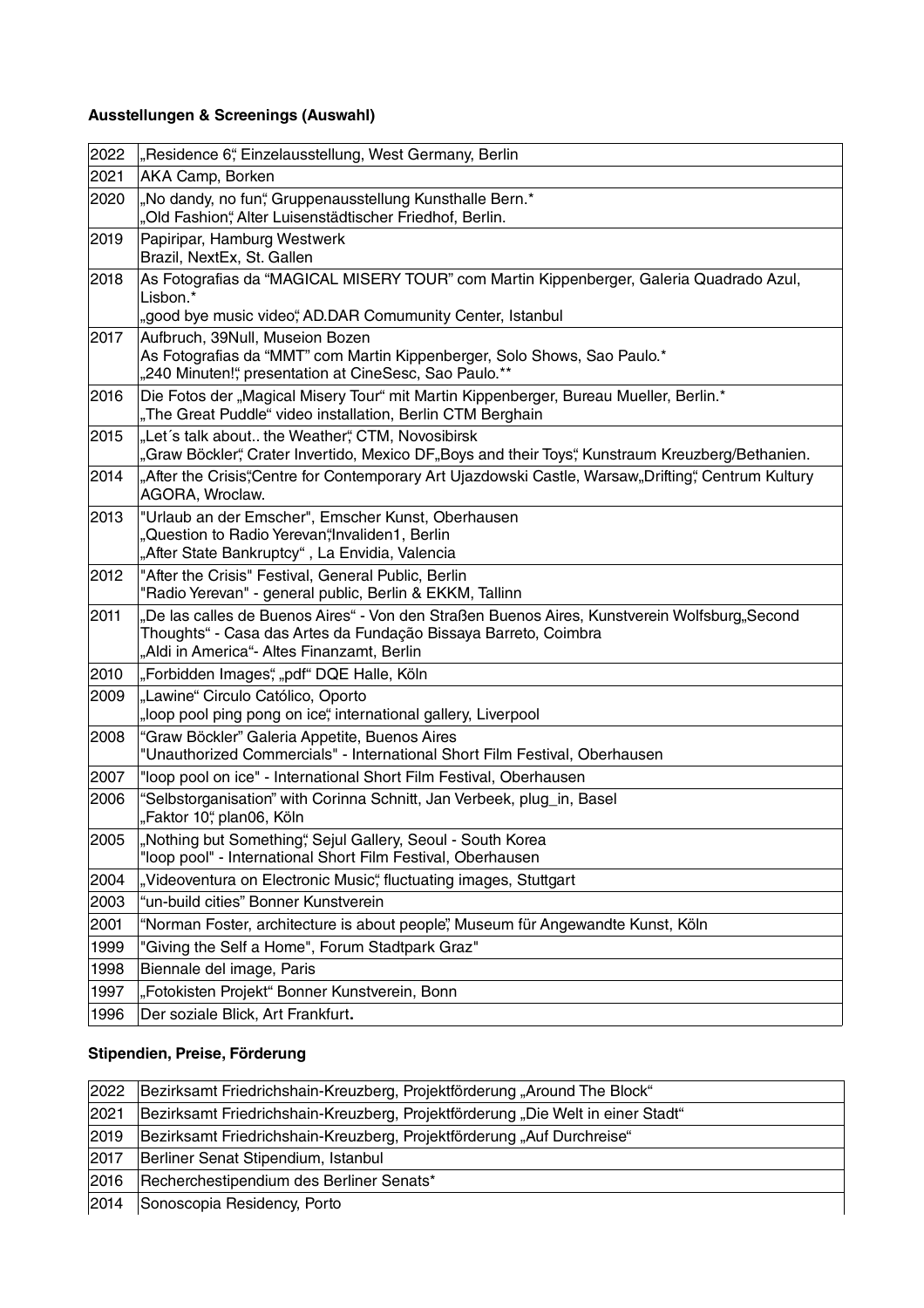| 2012 | General Public, Auszeichnung künstlerischer Projekträume und -initiativen 2012, Berlin |
|------|----------------------------------------------------------------------------------------|
| 2012 | Le Fonds Roberto Cimetta                                                               |
| 2004 | "How to believe in Jesus", Kurzfilmtage Oberhausen, 2nd Price MUVI                     |
| 2000 | Why", Kurzfilmtage Oberhausen, 1st Price MUVI                                          |
| 1998 | Arbeitsstipendium Bonner Kunstfonds                                                    |

# **Videos von Graw Böckler**

| "radical film at the dawn of a new society", 27 social media trailer, each 15 sec.<br>"portrait of an artist like a fountain", artist portrait, 13:16 min.<br>2020<br>"Residence 6", flicker film, 41 min.<br>"Welt in einer Stadt", music video, Donna Regina, 4 min.<br>"The Church and the Devil", music video, popnoname, 5:43 min.<br>"Ich sehe den Blumen beim Sterben zu", music video, Donna Regina, 4 min.<br>"Our Curtains", music video, Paul Arambula, 7 min.<br>"What is Radical Film?", 22 social media trailer for Radical Film Network Meeting Berlin.<br>2019<br>"Lass uns so tun", music video, Donna Regina, 5 min.<br>"Salvador Sculptures", video installation 11 min.<br>"Ultra Violet Bahia", video installation 12 min.<br>"Demolition", video installation, 6.30 min.<br>2018<br>"Kasimpasa Carrots", 4 episodes created by Katharina Cromme & Graw Böckler<br>10 super-8-reels for each song of the album "Some Waking Woman" by O.D. Davey, "after life" Molly<br>2017<br>Nilsson Musikvideo, Workshop & "making of", "Jörg Uwe Albig - Autorenpotrait" Ingeborg Bachman<br>Preis, "Bloco das Piranhas", Video & Installation,<br>"The Great Puddle" video installation, "Cinemathon" trailer, "In Reserve" music video, Misha<br>2016<br>music videos Molly Nilsson (2), "20 years Donna Regina" visuals for concert,<br>2015<br>"39null", trailer, "A Rainbow in Warsaw" video installation |
|--------------------------------------------------------------------------------------------------------------------------------------------------------------------------------------------------------------------------------------------------------------------------------------------------------------------------------------------------------------------------------------------------------------------------------------------------------------------------------------------------------------------------------------------------------------------------------------------------------------------------------------------------------------------------------------------------------------------------------------------------------------------------------------------------------------------------------------------------------------------------------------------------------------------------------------------------------------------------------------------------------------------------------------------------------------------------------------------------------------------------------------------------------------------------------------------------------------------------------------------------------------------------------------------------------------------------------------------------------------------------------------------------------------------------|
|                                                                                                                                                                                                                                                                                                                                                                                                                                                                                                                                                                                                                                                                                                                                                                                                                                                                                                                                                                                                                                                                                                                                                                                                                                                                                                                                                                                                                          |
|                                                                                                                                                                                                                                                                                                                                                                                                                                                                                                                                                                                                                                                                                                                                                                                                                                                                                                                                                                                                                                                                                                                                                                                                                                                                                                                                                                                                                          |
|                                                                                                                                                                                                                                                                                                                                                                                                                                                                                                                                                                                                                                                                                                                                                                                                                                                                                                                                                                                                                                                                                                                                                                                                                                                                                                                                                                                                                          |
|                                                                                                                                                                                                                                                                                                                                                                                                                                                                                                                                                                                                                                                                                                                                                                                                                                                                                                                                                                                                                                                                                                                                                                                                                                                                                                                                                                                                                          |
|                                                                                                                                                                                                                                                                                                                                                                                                                                                                                                                                                                                                                                                                                                                                                                                                                                                                                                                                                                                                                                                                                                                                                                                                                                                                                                                                                                                                                          |
|                                                                                                                                                                                                                                                                                                                                                                                                                                                                                                                                                                                                                                                                                                                                                                                                                                                                                                                                                                                                                                                                                                                                                                                                                                                                                                                                                                                                                          |
|                                                                                                                                                                                                                                                                                                                                                                                                                                                                                                                                                                                                                                                                                                                                                                                                                                                                                                                                                                                                                                                                                                                                                                                                                                                                                                                                                                                                                          |
|                                                                                                                                                                                                                                                                                                                                                                                                                                                                                                                                                                                                                                                                                                                                                                                                                                                                                                                                                                                                                                                                                                                                                                                                                                                                                                                                                                                                                          |
|                                                                                                                                                                                                                                                                                                                                                                                                                                                                                                                                                                                                                                                                                                                                                                                                                                                                                                                                                                                                                                                                                                                                                                                                                                                                                                                                                                                                                          |
|                                                                                                                                                                                                                                                                                                                                                                                                                                                                                                                                                                                                                                                                                                                                                                                                                                                                                                                                                                                                                                                                                                                                                                                                                                                                                                                                                                                                                          |
|                                                                                                                                                                                                                                                                                                                                                                                                                                                                                                                                                                                                                                                                                                                                                                                                                                                                                                                                                                                                                                                                                                                                                                                                                                                                                                                                                                                                                          |
|                                                                                                                                                                                                                                                                                                                                                                                                                                                                                                                                                                                                                                                                                                                                                                                                                                                                                                                                                                                                                                                                                                                                                                                                                                                                                                                                                                                                                          |
|                                                                                                                                                                                                                                                                                                                                                                                                                                                                                                                                                                                                                                                                                                                                                                                                                                                                                                                                                                                                                                                                                                                                                                                                                                                                                                                                                                                                                          |
|                                                                                                                                                                                                                                                                                                                                                                                                                                                                                                                                                                                                                                                                                                                                                                                                                                                                                                                                                                                                                                                                                                                                                                                                                                                                                                                                                                                                                          |
|                                                                                                                                                                                                                                                                                                                                                                                                                                                                                                                                                                                                                                                                                                                                                                                                                                                                                                                                                                                                                                                                                                                                                                                                                                                                                                                                                                                                                          |
|                                                                                                                                                                                                                                                                                                                                                                                                                                                                                                                                                                                                                                                                                                                                                                                                                                                                                                                                                                                                                                                                                                                                                                                                                                                                                                                                                                                                                          |
|                                                                                                                                                                                                                                                                                                                                                                                                                                                                                                                                                                                                                                                                                                                                                                                                                                                                                                                                                                                                                                                                                                                                                                                                                                                                                                                                                                                                                          |
| 2014<br>"Let's talk about the Weather", video installation (2), shortfilm                                                                                                                                                                                                                                                                                                                                                                                                                                                                                                                                                                                                                                                                                                                                                                                                                                                                                                                                                                                                                                                                                                                                                                                                                                                                                                                                                |
| 2014<br>music videos for friends - Donna Regina (4), Molly Nilsson (3) and Les Filles Jollies                                                                                                                                                                                                                                                                                                                                                                                                                                                                                                                                                                                                                                                                                                                                                                                                                                                                                                                                                                                                                                                                                                                                                                                                                                                                                                                            |
| 2013<br>"More Question to Radio Yerevan", silent panoramic-pan, 33 min.                                                                                                                                                                                                                                                                                                                                                                                                                                                                                                                                                                                                                                                                                                                                                                                                                                                                                                                                                                                                                                                                                                                                                                                                                                                                                                                                                  |
| 2013<br>"I also have a Question to Radio Yerevan", silent exhibition video, 4 min.                                                                                                                                                                                                                                                                                                                                                                                                                                                                                                                                                                                                                                                                                                                                                                                                                                                                                                                                                                                                                                                                                                                                                                                                                                                                                                                                       |
| 2012<br>"Escúchame" - music video, music: Donnna Regina, 4.30 min. HD                                                                                                                                                                                                                                                                                                                                                                                                                                                                                                                                                                                                                                                                                                                                                                                                                                                                                                                                                                                                                                                                                                                                                                                                                                                                                                                                                    |
| 2012<br>"What will be after State Bankruptcy?" -video performance, ca. 35 min. HD                                                                                                                                                                                                                                                                                                                                                                                                                                                                                                                                                                                                                                                                                                                                                                                                                                                                                                                                                                                                                                                                                                                                                                                                                                                                                                                                        |
| 2012<br>"Speaking Synchronously I & II" 5 min. 11 min. HD                                                                                                                                                                                                                                                                                                                                                                                                                                                                                                                                                                                                                                                                                                                                                                                                                                                                                                                                                                                                                                                                                                                                                                                                                                                                                                                                                                |
| 2012<br>"Question to Radio Yerevan" - an armenian experience in 27 jokes, 24 min. HD                                                                                                                                                                                                                                                                                                                                                                                                                                                                                                                                                                                                                                                                                                                                                                                                                                                                                                                                                                                                                                                                                                                                                                                                                                                                                                                                     |
| "Stop A 100" - music video, music: Schlammpeitziger, 6:15 min. HD<br>2011                                                                                                                                                                                                                                                                                                                                                                                                                                                                                                                                                                                                                                                                                                                                                                                                                                                                                                                                                                                                                                                                                                                                                                                                                                                                                                                                                |
| 2011<br>"Graw Böckler's Knot" - bringing the war home. 26 min. HD Video                                                                                                                                                                                                                                                                                                                                                                                                                                                                                                                                                                                                                                                                                                                                                                                                                                                                                                                                                                                                                                                                                                                                                                                                                                                                                                                                                  |
| "Porteňos de Verano" - filmamos todos. 35 min. HD Video<br>2010                                                                                                                                                                                                                                                                                                                                                                                                                                                                                                                                                                                                                                                                                                                                                                                                                                                                                                                                                                                                                                                                                                                                                                                                                                                                                                                                                          |
| 2010<br>"Forbidden Images" - some people don't want to be filmed. 40 min. HD video                                                                                                                                                                                                                                                                                                                                                                                                                                                                                                                                                                                                                                                                                                                                                                                                                                                                                                                                                                                                                                                                                                                                                                                                                                                                                                                                       |
| 2009<br>various "Unauthorized Commercials" - independent visual discourse upon products and services                                                                                                                                                                                                                                                                                                                                                                                                                                                                                                                                                                                                                                                                                                                                                                                                                                                                                                                                                                                                                                                                                                                                                                                                                                                                                                                     |
| various "unauthorized commercials" - independent visual discourse upon products and services<br>2008                                                                                                                                                                                                                                                                                                                                                                                                                                                                                                                                                                                                                                                                                                                                                                                                                                                                                                                                                                                                                                                                                                                                                                                                                                                                                                                     |
| music videos "The Film" music: Trans Am, "Boats in the Bedroom" music: Felix Kubin<br>2008                                                                                                                                                                                                                                                                                                                                                                                                                                                                                                                                                                                                                                                                                                                                                                                                                                                                                                                                                                                                                                                                                                                                                                                                                                                                                                                               |
| 2007<br>various "Commercials for a Concept" - commercials for ideas.                                                                                                                                                                                                                                                                                                                                                                                                                                                                                                                                                                                                                                                                                                                                                                                                                                                                                                                                                                                                                                                                                                                                                                                                                                                                                                                                                     |
| 2006<br>"Faktor 10", video installation, 10 min. music: Popnoname, DV, plan06                                                                                                                                                                                                                                                                                                                                                                                                                                                                                                                                                                                                                                                                                                                                                                                                                                                                                                                                                                                                                                                                                                                                                                                                                                                                                                                                            |
| 2005<br>"Bitte lass mich bei Rot über die Ampel gehen", plan05 video installation, Super8 / DV                                                                                                                                                                                                                                                                                                                                                                                                                                                                                                                                                                                                                                                                                                                                                                                                                                                                                                                                                                                                                                                                                                                                                                                                                                                                                                                           |
| 2004<br>"Approach Corridor", video loop, Super 8/DV, 10 min.                                                                                                                                                                                                                                                                                                                                                                                                                                                                                                                                                                                                                                                                                                                                                                                                                                                                                                                                                                                                                                                                                                                                                                                                                                                                                                                                                             |
| "How to believe in Jesus", music video, m: Tujiko Noriko, (2 <sup>nd</sup> price MUVI Award, International Short<br>2003<br>Film Festival Oberhausen 2004)                                                                                                                                                                                                                                                                                                                                                                                                                                                                                                                                                                                                                                                                                                                                                                                                                                                                                                                                                                                                                                                                                                                                                                                                                                                               |
| 2002<br>"Because", music video, m: Ulf Lohmann, 4 min. (nominated MUVI Award 2002)                                                                                                                                                                                                                                                                                                                                                                                                                                                                                                                                                                                                                                                                                                                                                                                                                                                                                                                                                                                                                                                                                                                                                                                                                                                                                                                                       |
| 2001<br>"3 Jahre später", video installation, Norman Foster MAK Köln, Super 8 /DV, 5 min.                                                                                                                                                                                                                                                                                                                                                                                                                                                                                                                                                                                                                                                                                                                                                                                                                                                                                                                                                                                                                                                                                                                                                                                                                                                                                                                                |
| "Why", music video, m:Donna Regina, label: Karaoke Kalk, super8/DV, 4:20 min., (1 <sup>st</sup> Preis MUVI<br>2000<br>Award, International Short Film Festival Oberhausen 2001)                                                                                                                                                                                                                                                                                                                                                                                                                                                                                                                                                                                                                                                                                                                                                                                                                                                                                                                                                                                                                                                                                                                                                                                                                                          |
| 1999<br>"Siehe Europa", super8/DV. video installation YOU / Dortmund                                                                                                                                                                                                                                                                                                                                                                                                                                                                                                                                                                                                                                                                                                                                                                                                                                                                                                                                                                                                                                                                                                                                                                                                                                                                                                                                                     |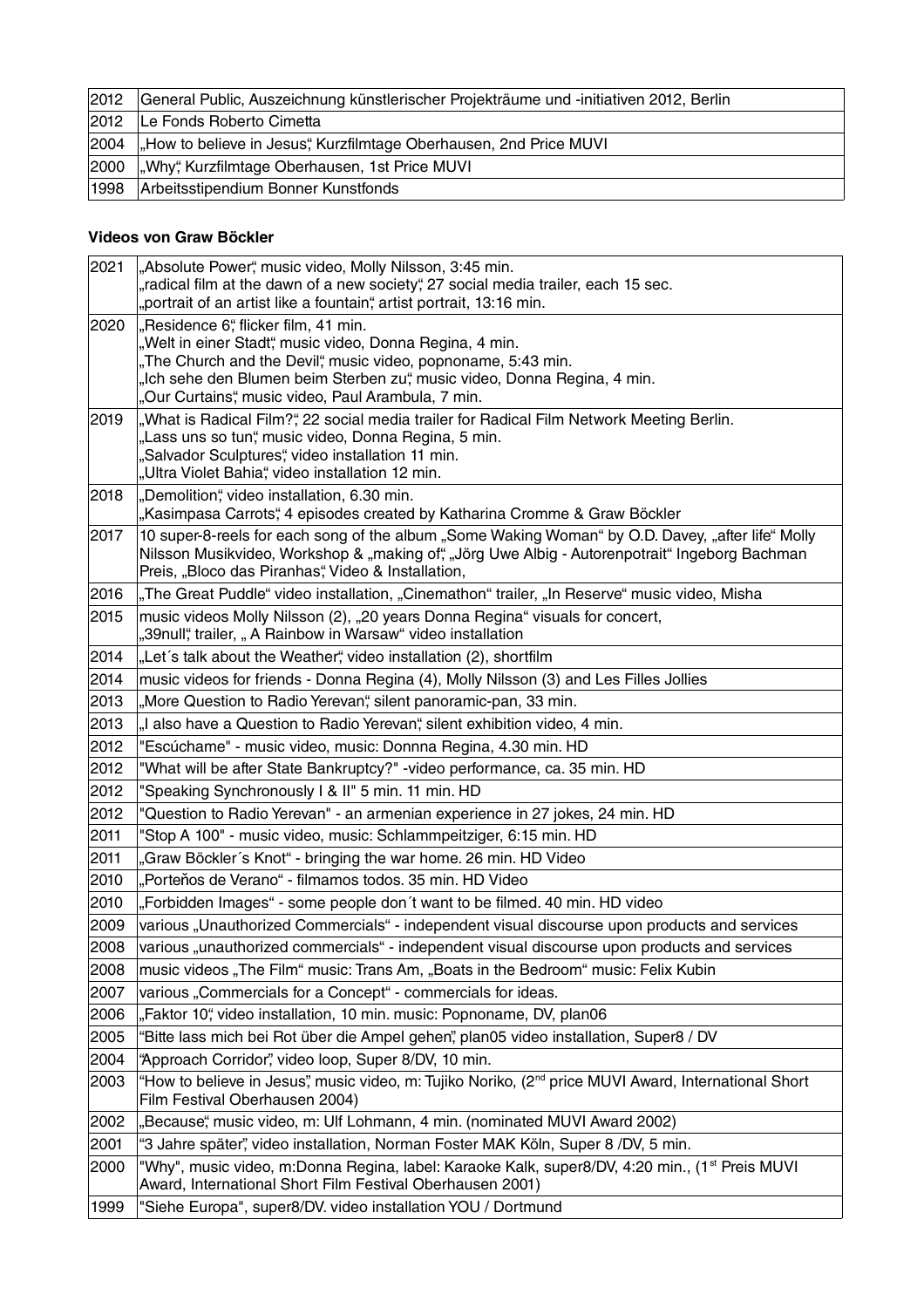| 1999 | "Mein Vorschlag: Friesenbad", short film, super8/DV, 6:36 min., (Goldene Lotte 1999) |
|------|--------------------------------------------------------------------------------------|
|      | 1998 "Familie Böckler", super8/DV, 6min. ("Goldene Lotte" 1998)                      |
| 1997 | "Design-Philosophie von Philippe Starck", video installation, Focke-Museum Bremen    |
| 1996 | "Nacktmaus", short film, 16mm, 5:15min., Ibiza (Goldene Lotte 1997)                  |

# **Fotobücher**

| 2019 | "Istanbul – Residency" 2017/19 seven books object, Istanbul/Berlin, varius pages, Blurb                                                                                                                                                                                                                                 |
|------|-------------------------------------------------------------------------------------------------------------------------------------------------------------------------------------------------------------------------------------------------------------------------------------------------------------------------|
| 2018 | "Die Fotos der "Magical Misery Tour", Bierke Verlag, Berlin.*<br>"Old Fashion", magazine, 160p, Blurb<br>"Gas Station Martin Bormann - 31 Years Depois", Salvador da Bahia/Berlin 84p, Blurb<br>"Avenida da Praia", Salvador da Bahia/Berlin 120p, Blurb<br>"Salvador Sculptures", Salvador da Bahia/Berlin 240p, Blurb |
| 2017 | "Morro da Liberdade", Manaus/Berlin 340p, Blurb                                                                                                                                                                                                                                                                         |
| 2016 | "Man kann sich seine Familie nicht aussuchen - sus Amigos tampoco", Berlin, 242p.<br>"Question to Radio Yerevan", Berlin - Yerevan, 112p, Blurb                                                                                                                                                                         |
| 2015 | "More mexican than Molly", Mexico 2015, Blurb                                                                                                                                                                                                                                                                           |
| 2014 | "Dollar Blau", photo diary Buenos Aires 2014, 284p, Blurb<br>"Maximo dijo que no le gustaba la Muestra", photo diary Bsas 2006, 182p, Blurb<br>"We didn't learn Tango", photo diary Buenos Aires 2005, 180p, Blurb<br>"After the Crisis", catalogue, 74p, Blurb                                                         |
| 2013 | "Fairytale Science", photo book, 52p, Blurb                                                                                                                                                                                                                                                                             |
| 1997 | "Generation Uscha", 98p, Verlag für moderne Kunst, Nürnberg.*                                                                                                                                                                                                                                                           |

### **DVD & BR-D Veröffentlichungen von Graw Böckler**

| 2011 | "Non Narrative Three" - 3 films by graw böckler; music by: estupendo, alex willner, wojciech kosma                      |
|------|-------------------------------------------------------------------------------------------------------------------------|
| 2010 | "Unauthorized Commercials" - 56 unauthorized commercials by Graw Böckler, music: popnoname                              |
| 2005 | "em trânsito", "Approach Corridor & Nightmode" - 2 films about urban space                                              |
| 2004 | "How To", 10 films about "how to do things"; with music by Tujiko Noriko, Niobe, Donna Regina, Xiu Xiu<br>and Nova Huta |
| 2003 | "Super 8 Jahre", music videos shot on Super-8-Film                                                                      |

### **Kuratiert von Graw Böckler**

Leitung Ausstellungsraum "Graw Böckler Garage" in Berlin (seit 2018). Co-Kuratoren Projektraum "General Public" in Berlin (2009-2013). Leitung des "Raum für Projektion" - Plattform für experimentelles Video (Projektionsort & DVD Label, 2001-2011).

| 2022 | "Graw Böckler Garage Festival" in Berlin                                                                                                        |
|------|-------------------------------------------------------------------------------------------------------------------------------------------------|
| 2022 | Ausstellungsreihe "Around The Block" mit 6 Ausstellungen in der Graw Böckler Garage, Berlin                                                     |
| 2021 | "Radical Film Network Meeting", curated by Julia Lazarus, Ursula Böckler, Alexandra Weltz-Rombach,<br>Daniel Mutibwa, Atelier Gardens, Berlin.* |
| 2021 | Ausstellungsreihe "Die ganze Welt in einer Stadt", 6 Ausstellungen, Graw Böckler Garage, Berlin                                                 |
| 2019 | "Radical Film Network Meeting", curated by Julia Lazarus and Ursula Böckler, Silent Green Berlin.*                                              |
| 2019 | Ausstellungsreihe "Auf Durchreise", 6 Ausstellungen, Graw Böckler Garage, Berlin                                                                |
| 2012 | "After the Crisis" Festival - General Public, Berlin                                                                                            |
| 2007 | "Ideas for Europe - 24 Commercials for a Concept" - commissioned by the 53rd International Short<br>Film Festival Oberhausen 2007               |
| 2007 | "loop pool on ice" - a collection of video loops - commissioned by the 53rd International Short Film<br>Festival Oberhausen 2007                |
| 2006 | "loop pool ping pong" - a collection of video loops - commissioned by the 52nd International Short Film<br>Festival Oberhausen 2006             |
| 2005 | "loop pool" - a collection of video loops - commissioned by the 51st International Short Film Festival<br>Oberhausen 2005                       |